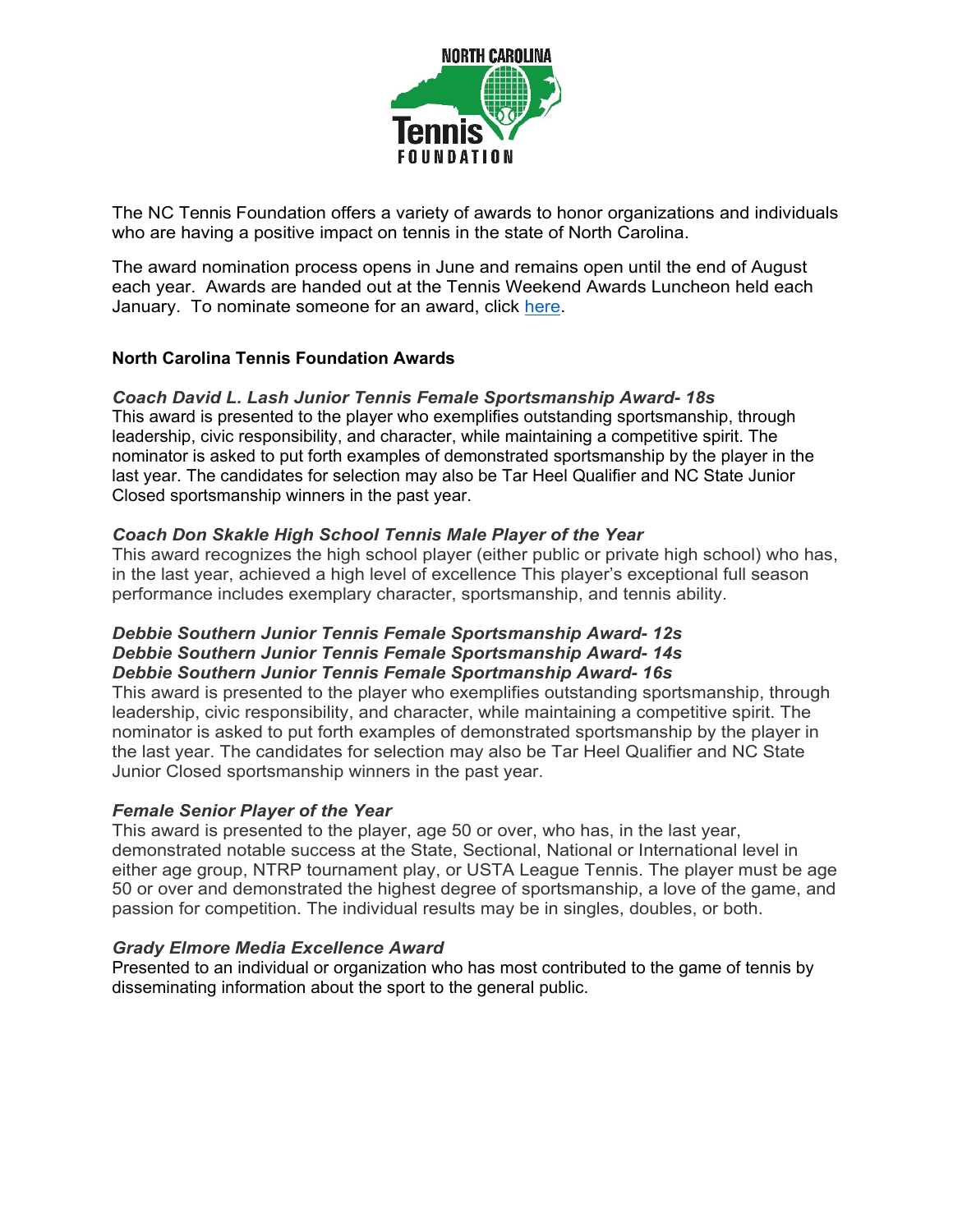

#### **Hal Southern Junior Tennis Male Sportmanship Award-12s Hal Southern Junior Tennis Male Sportsmanship Award-14s Hal Southern Junior Tennis Male Sportsmanship Award-16s**

This award is presented to the player who exemplifies outstanding sportsmanship, through leadership, civic responsibility, and character, while maintaining a competitive spirit. The nominator is asked to put forth examples of demonstrated sportsmanship by the player in the last year. The candidates for selection may also be Tar Heel Qualifier and NC State Junior Closed sportsmanship winners in the past year.

# *High School Coach of the Year Given in Honor of Coach Ron Lee*

This award recognizes the high school coach who meets the following criteria: high school had a team record of success in win-loss and/or improvement in players during the season; encourages the development of team's physical, academic and emotional abilities during the season and promotes development throughout the rest of the year; maintains high ethical and sportsmanship standards; promotes passion for tennis, school and community.

# *High School Tennis Female Player of the Year*

This award recognizes the high school player (either public or private high school) who has, in the last year, achieved a high level of excellence This player's exceptional full season performance includes exemplary character, sportsmanship, and tennis ability.

# *J.S. Love Adult Tennis Female Player of the Year*

# *J.S. Love Adult Tennis Male Player of the Year*

This award is presented to the player who has, in the last year, won a state, sectional, national, or international title in either age group, NTRP tournament play or USTA League Tennis. This player has demonstrated a passion for competition and the most outstanding full season performance including character, sportsmanship and tennis ability. The individual results may be in singles, doubles, or both.

## *James H. Leighton Junior Tennis Female Player of the Year James H. Leighton Junior Tennis Male Player of the Year*

This award recognizes a junior player who has achieved a high level of excellence in either singles or doubles play. This player is a highly ranked North Carolinian in his/ her age division, either nationally or internationally. This player's exceptional full season performance includes exemplary character, sportsmanship and tennis ability.

# *Junior Tennis Male Sportmanship Award 18s Given by Billy and Jean Trott*

This award is presented to the player who exemplifies outstanding sportsmanship, through leadership, civic responsibility, and character, while maintaining a competitive spirit. The nominator is asked to put forth examples of demonstrated sportsmanship by the player in the last year. The candidates for selection may also be Tar Heel Qualifier and NC State Junior Closed sportsmanship winners in the past year.